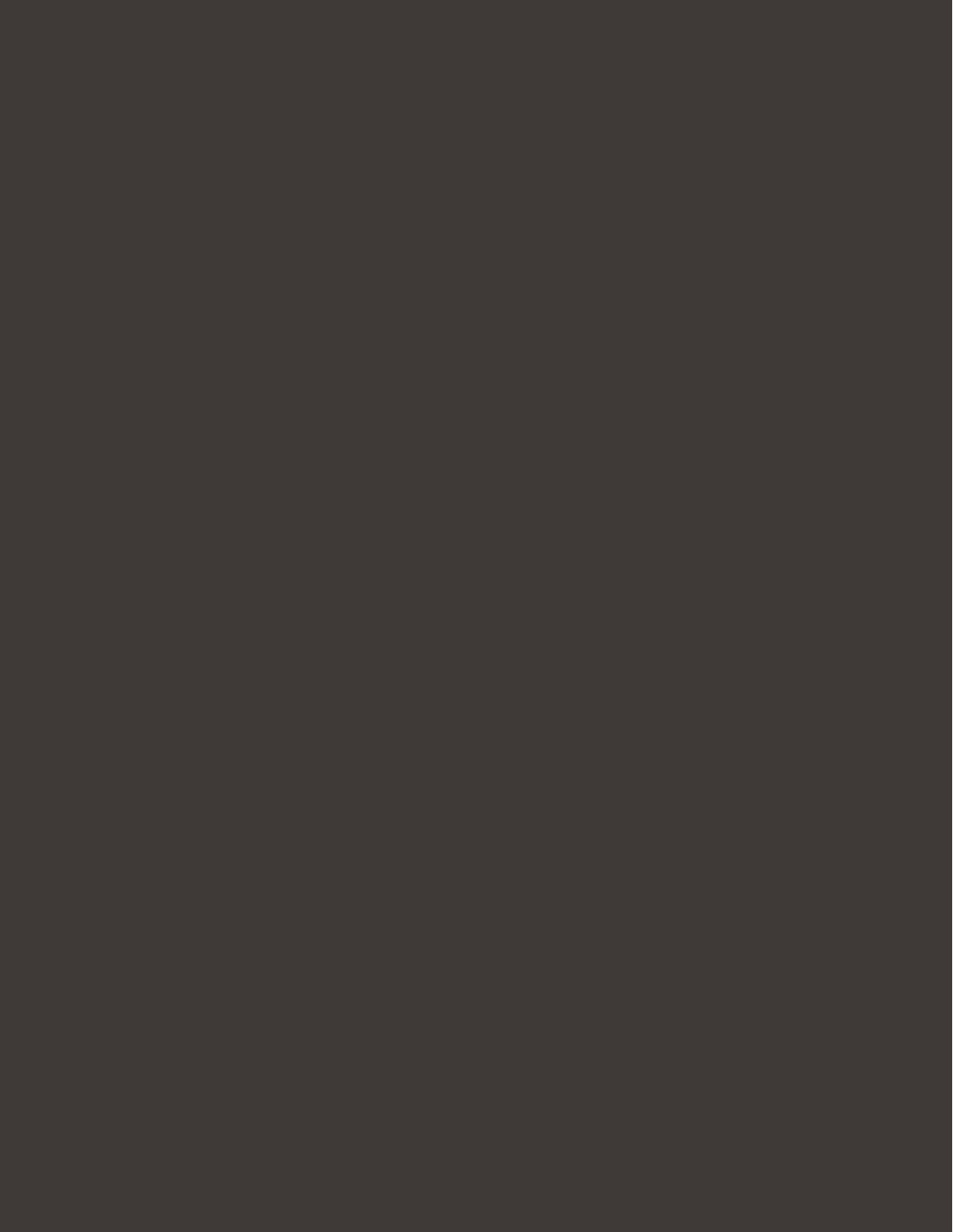# **Map of Harvard Kennedy School Campus**

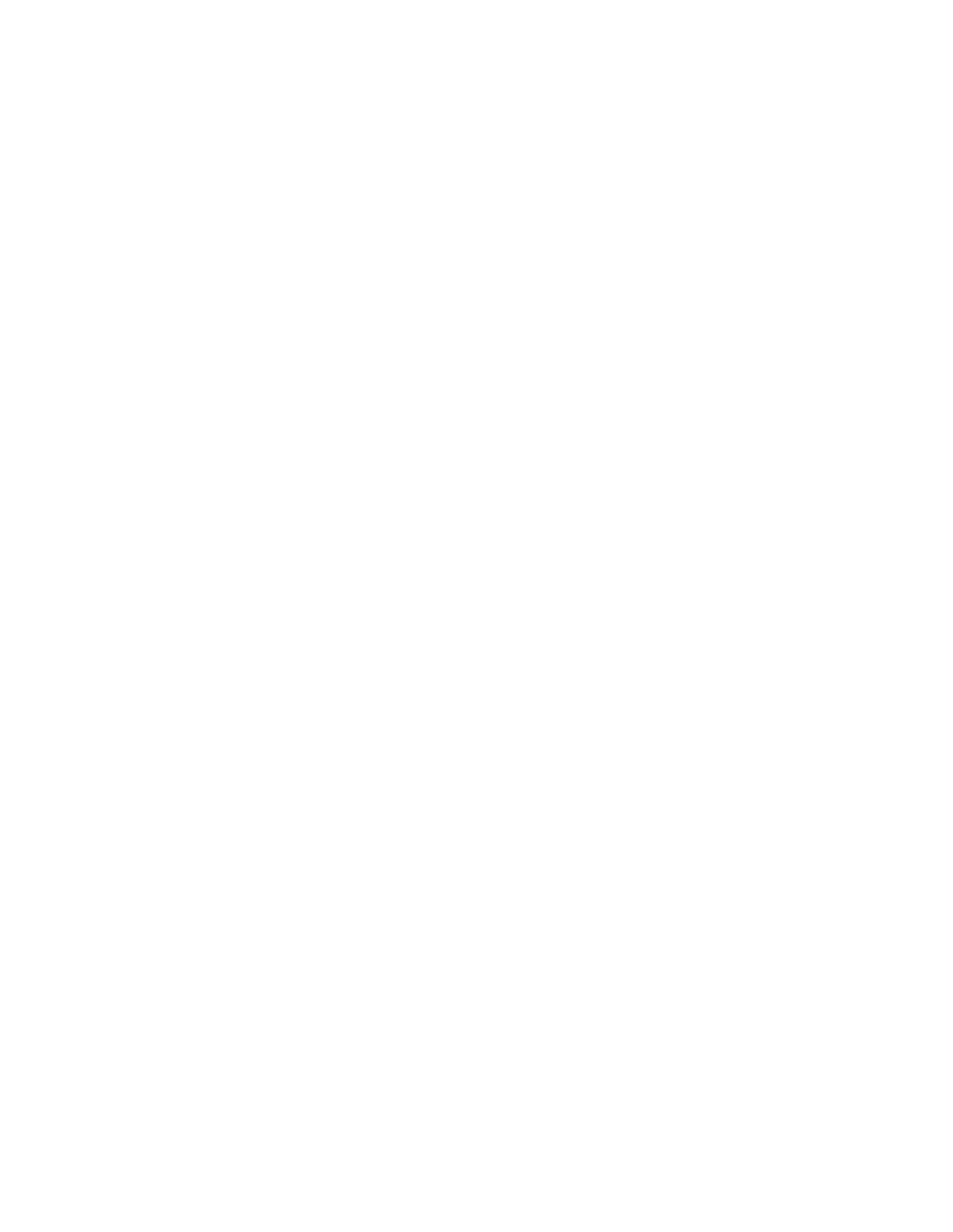# governance of the deployment of solar geoengineering

### **Purpose, Motivation, and Scope**

Some types of solar geoengineering (SG) are associated with incentive structures that are the inverse of those associated with efforts to reduce greenhouse-gas emissions. The latter is a global commons problem, the structure of which requires cooperation at the highest jurisdictional level (i.e., international cooperation) in order to advance mitigation adequately. It has been challenging to design and implement institutions and agreements to support such multilateral cooperation.

In contrast, certain types of SG can – in principle – be implemented effectively at relatively low financial cost – low enough to be borne by small states or non-state entities acting on their own. The impacts of such action, however, might be substantial, at regional or even global scales. These could include the intended beneficial impacts – decreased global average surface temperature – plus other, potentially adverse side effects.

Given the incentive structure associated with SG, its potentially substantial impacts, and the uncertainty (of various kinds) surrounding it, the governance of SG deployment will be challenging. Among the questions associated with governance design – to be addressed in this workshop – are:

(1) *Who* ought to and/or will *specify criteria* for SG deployment, and who ought to and/or is likely to decide when the criteria are satisfied?

(2) *What* will or should these criteria be? They may include:

- a. Regulatory criteria developed by policy makers;
- b. Criteria specified by "agents"/actors who might engage in SG deployment;
- c. Physical, engineering, social, economic, ethical, and other dimensions.

(3) *How* should/will decisions about deployment be made; what decision-making process should/will be utilized?

(4) *What institutions*, either existing or new, are appropriate as decision-making venues? What will or should be the legal framework of such institutions?

(5) How might SG complement and/or undermine national, regional, and multilateral institutions and policy to mitigate or adapt to climate change – and, more broadly, to manage climate risks?

(6) SG is both a hedge against uncertain but potentially catastrophic risks of (or, alternatively, damages from) climate change – and has its own associated risks, known and unknown. How can we better understand these uncertainties and incorporate them into useful decision-making processes?

(7) How might we best define a research agenda for the governance of SG deployment?

The workshop will not provide definitive answers to the very challenging questions listed above, but it will advance our understanding of this set of issues and, it is hoped, move the research community some steps further toward a shared set of assumptions and consensus on options for the governance of SG deployment.

Each participant in the workshop will prepare a brief on an aspect of the topic of interest to her or him. These briefs will be released in a volume edited by the Harvard Project on Climate Agreements, in February 2019.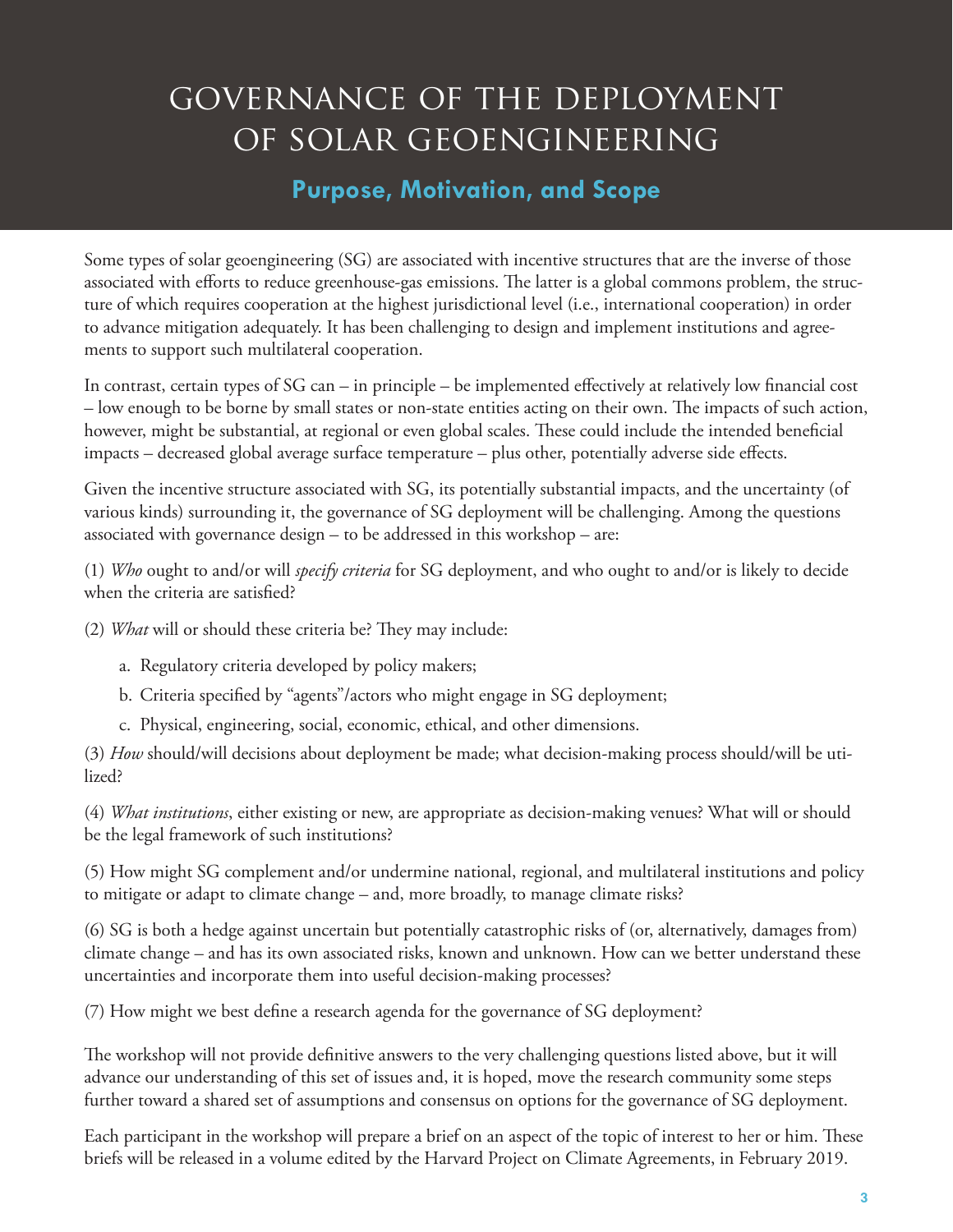# governance of the deployment of solar geoengineering

## **Agenda**

## **Thursday, September 27**

Harvard Kennedy School, Taubman Building, Fifth Floor, Nye Conference Room

| $8:00 - 9:00$ am      | <b>Breakfast</b>                                                                                                 |
|-----------------------|------------------------------------------------------------------------------------------------------------------|
| $9:00 - 9:30$ am      | Welcome, framing, and self-introductions                                                                         |
|                       | <b>Robert Stavins</b>                                                                                            |
|                       | Director, Harvard Project on Climate Agreements                                                                  |
|                       | <b>David Keith</b>                                                                                               |
|                       | Faculty Director, Harvard's Solar Geoengineering<br><b>Research Program</b>                                      |
| $9:30 - 9:50$ am      | Status update on $-$ and insights from $-$ research in the social sciences on<br>the governance of SG deployment |
|                       | <b>Scott Barrett</b>                                                                                             |
| $9:50 - 10:10$ am     | <b>Responses</b>                                                                                                 |
|                       | Stefan Schäfer, Gernot Wagner                                                                                    |
| $10:10 - 10:40$ am    | <b>Discussion</b>                                                                                                |
| $10:40 - 11:00$ am    | <b>Break</b>                                                                                                     |
| $11:00 - 11:20$ am    | Status update on - and insights from - research in law on the<br>governance of SG deployment                     |
|                       | Daniel Bodansky                                                                                                  |
| $11:20 - 11:30$ am    | <b>Response</b>                                                                                                  |
|                       | Albert Lin                                                                                                       |
| 11:30 $am - 12:00$ pm | <b>Discussion</b>                                                                                                |
| $12:00 - 1:15$ pm     | Lunch                                                                                                            |
|                       | Speaker: John Holdren                                                                                            |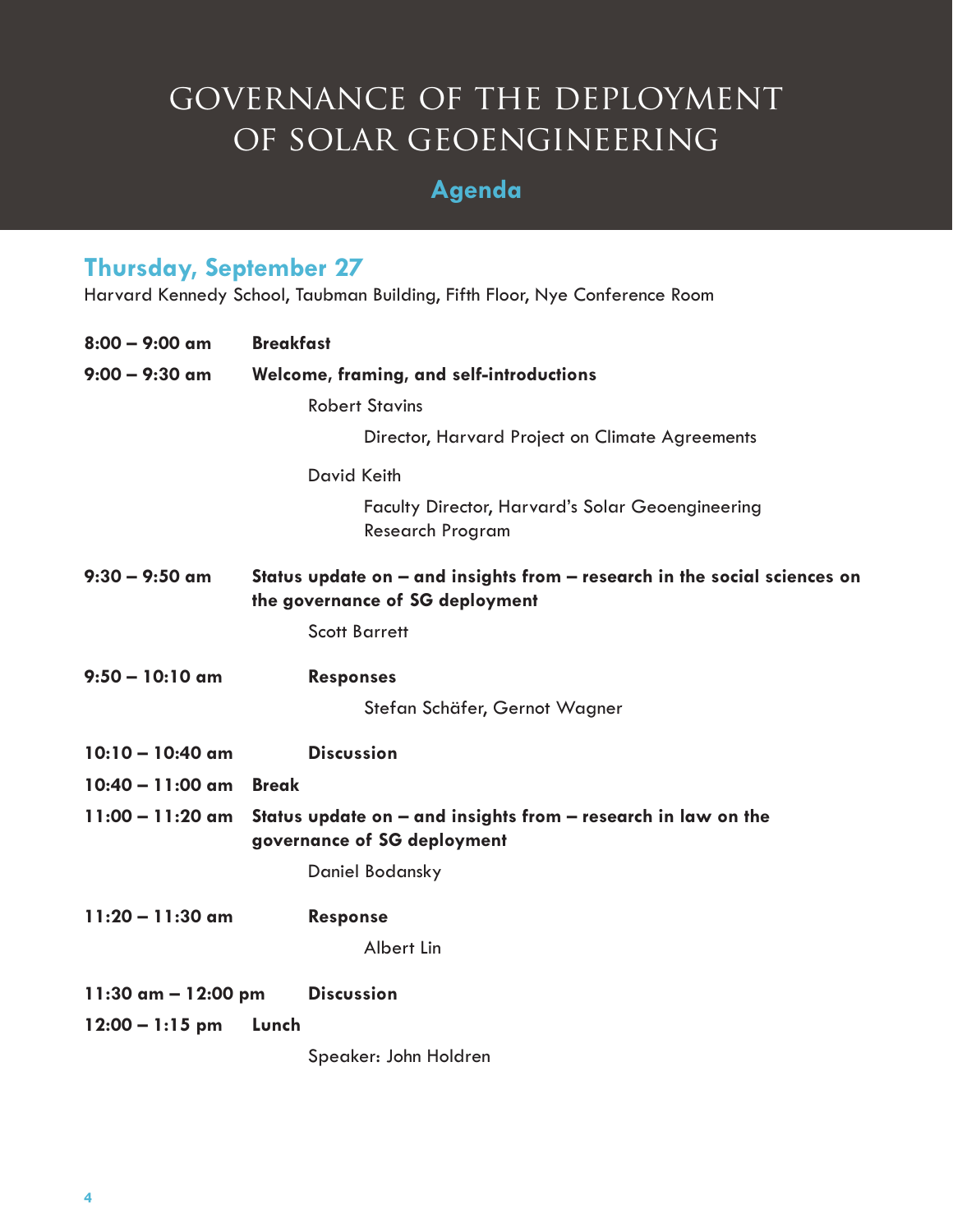| $1:15 - 1:35$ pm | Thinking about SG – an economic perspective<br>Martin Weitzman                                            |
|------------------|-----------------------------------------------------------------------------------------------------------|
| $1:35 - 1:45$ pm | <b>Response</b>                                                                                           |
|                  | <b>James Stock</b>                                                                                        |
| $1:45 - 2:10$ pm | <b>Discussion</b>                                                                                         |
| $2:10 - 2:30$ pm | Criteria for decision making on deployment (Questions $1 - 3$ )                                           |
|                  | Sheila Jasanoff                                                                                           |
| $2:30 - 2:50$ pm | Public perceptions of SG deployment and implications for governance                                       |
|                  | <b>Dustin Tingley</b>                                                                                     |
| $2:50 - 3:00$ pm | <b>Response</b>                                                                                           |
|                  | Lucas Stanczyk                                                                                            |
| $3:00 - 3:30$ pm | <b>Discussion</b>                                                                                         |
| $3:30 - 3:50$ pm | <b>Break</b>                                                                                              |
| $3:50 - 4:10$ pm | Institutional venues for governance of SG deployment (Questions $4 - 5$ )                                 |
|                  | <b>David Victor</b>                                                                                       |
| $4:10 - 4:30$ pm | <b>Responses</b>                                                                                          |
|                  | Joshua Horton, Sikina Jinnah                                                                              |
| $4:30 - 5:00$ pm | <b>Discussion</b>                                                                                         |
| $5:00 - 5:15$ pm | <b>Closing observations for day 1</b>                                                                     |
|                  | Daniel Schrag                                                                                             |
| $6:30 - 8:00$ pm | <b>Reception and dinner</b><br>Harvard Kennedy School, Taubman Building, Fifth Floor, Allison Dining Room |
|                  | Speaker: Janos Pasztor                                                                                    |
|                  |                                                                                                           |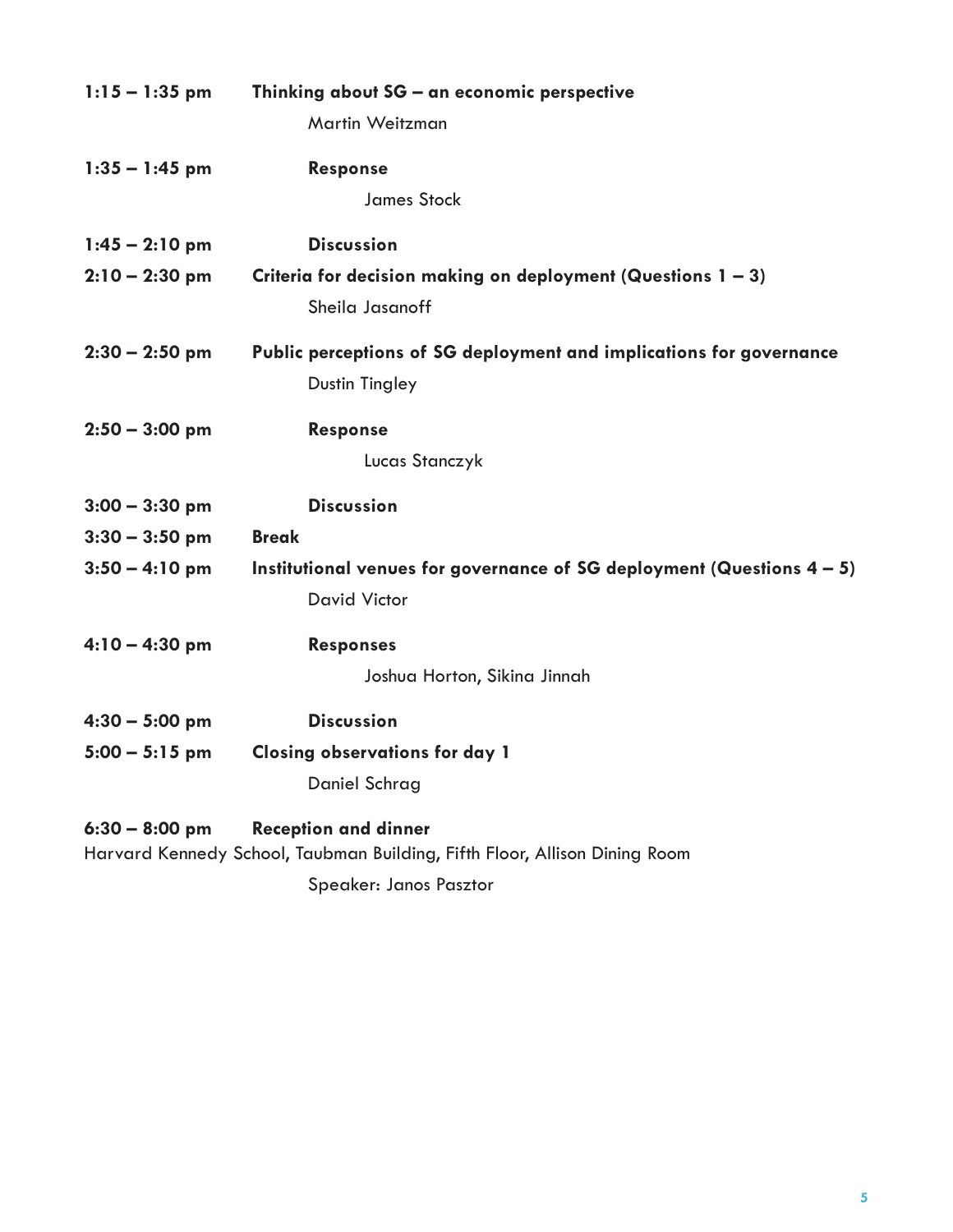## **Friday, September 28**

Harvard Kennedy School, Taubman Building, Fifth Floor, Nye Conference Room

| $8:00 - 8:30$ am              | <b>Breakfast</b>                                                                         |
|-------------------------------|------------------------------------------------------------------------------------------|
| $8:30 - 8:50$ am              | Governance of SG deployment under conditions of uncertainty (Ques. 6)                    |
|                               | <b>Richard Zeckhauser</b>                                                                |
| $8:50 - 9:10$ am              | <b>Responses</b>                                                                         |
|                               | Daniel Heyen, Kate Ricke                                                                 |
| $9:10 - 9:30$ am              | <b>Discussion</b>                                                                        |
| $9:30 - 10:15$ am             | Insights from other international regimes into the governance of<br><b>SG deployment</b> |
|                               | Matthew Bunn, Joseph Nye, Meghan O'Sullivan                                              |
| $10:15 - 11:00$ am Discussion |                                                                                          |
| $11:00 - 11:20$ am            | <b>Break</b>                                                                             |
| $11:20 - 11:50$ am            | A research program for the governance of solar-geoengineering<br>deployment (Question 7) |
|                               | David Keith, Jesse Reynolds                                                              |
| $11:50$ am $- 12:15$ pm       | Closing observations, discussion, and next steps                                         |
|                               | <b>Robert Stavins</b>                                                                    |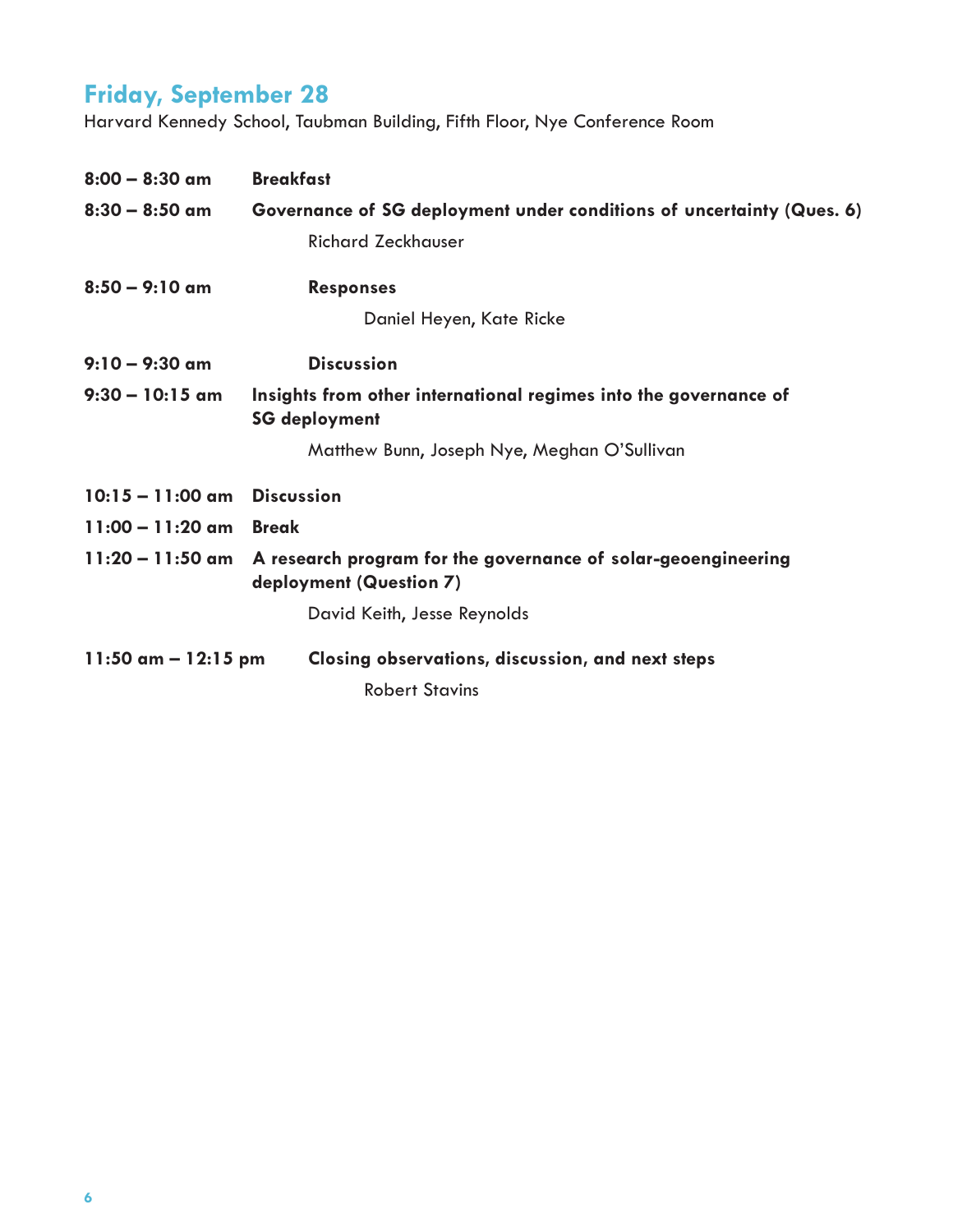# governance of the deployment OF SOLAR GEOENGINEERING

### **Participants**

#### **Scott Barrett**

Lenfest – Earth Institute Professor of Natural Resource Economics School of International and Public Affairs, Columbia University

#### **Daniel Bodansky**

Regents' Professor Sandra Day O'Connor College of Law, Arizona State University

**Matthew Bunn** Professor of Practice Harvard Kennedy School

**Daniel Heyen** Postdoctoral Researcher Chair of Integrative Risk Management and Economics ETH Zurich

#### **John Holdren**

Teresa and John Heinz Professor of Environmental Policy Harvard Kennedy School

#### **Joshua Horton**

Research Associate Harvard John A. Paulson School of Engineering and Applied Sciences

**Sheila Jasanoff** Pforzheimer Professor of Science and Technology Studies Harvard Kennedy School

**Sikina Jinnah** Associate Professor of Politics U.C. Santa Cruz

#### **David Keith**

Gordon McKay Professor of Applied Physics, Harvard John A. Paulson School of Engineering and Applied Sciences; Professor of Public Policy, Harvard Kennedy School Faculty Director, Harvard's Solar Geoengineering Research Program

#### **Albert Lin**

Martin Luther King, Jr. Professor of Law U.C. Davis School of Law

**Joseph Nye** Harvard University Distinguished Service Professor, Emeritus

#### **Meghan O'Sullivan**

Jeane Kirkpatrick Professor of the Practice of International Affairs Harvard Kennedy School

#### **Janos Pasztor**

Senior Fellow and Executive Director Carnegie Climate Geoengineering Governance Initiative (C2G2)

#### **Jesse Reynolds**

Emmett/Frankel Fellow in Environmental Law and Policy UCLA School of Law

**Kate Ricke** Assistant Professor

School of Global Policy and Strategy U.C. San Diego

**Stefan Schäfer** Research Group Leader Institute for Advanced Sustainability Studies (IASS) Potsdam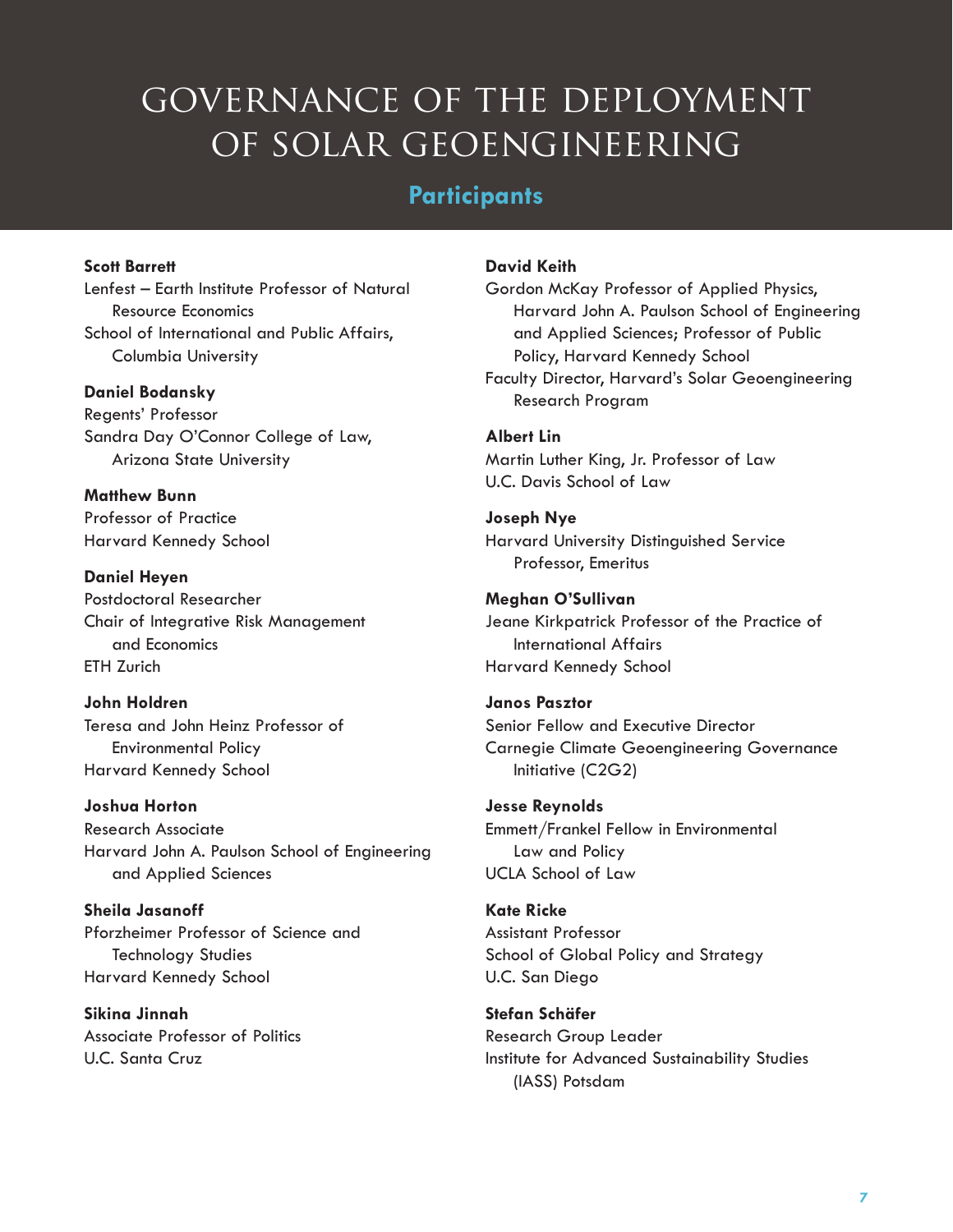**Daniel Schrag** Sturgis Hooper Professor of Geology Harvard University

**Lucas Stanczyk** Assistant Professor of Philosophy Harvard University

#### **Robert Stavins**

A.J. Meyer Professor of Energy and Economic Development, Harvard Kennedy School Director, Harvard Project on Climate Agreements

**James Stock**

Harold Hitchings Burbank Professor of Political Economy Harvard University

**Robert Stowe** Co-Director Harvard Project on Climate Agreements **Dustin Tingley** Professor of Government Harvard University

**David Victor** Professor of International Relations School of Global Policy and Strategy U.C. San Diego

**Gernot Wagner** Research Associate and Executive Director Harvard's Solar Geoengineering Research Program

**Martin Weitzman** Research Professor of Economics Harvard University

**Richard Zeckhauser** Frank Plumpton Ramsey Professor of Political Economy Harvard Kennedy School